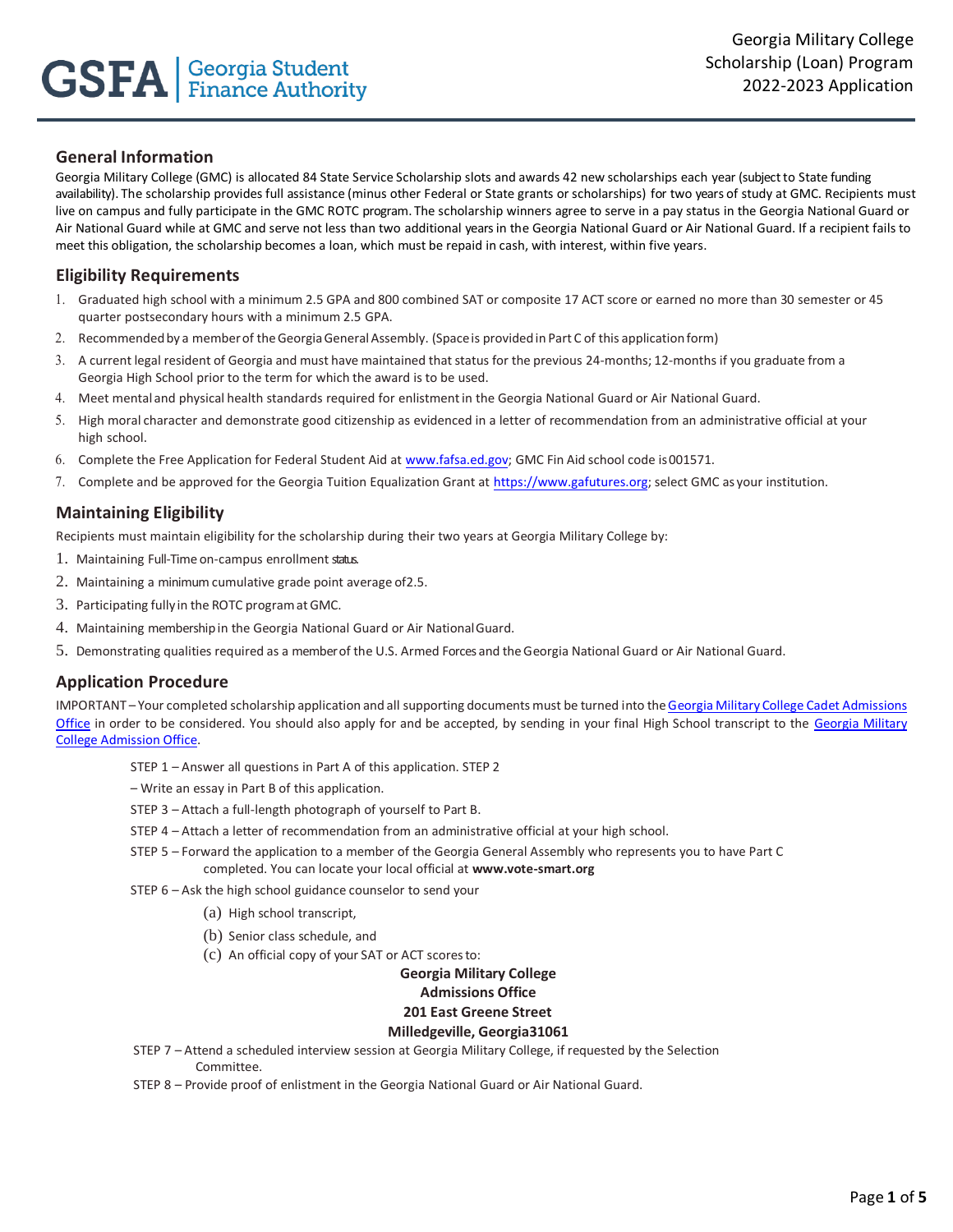| PART A: To be Completed by the Applicant                                                                                                                                                                                                                                                                             |                                                                                               |                                                                                 |              |                   |             |                                                                                       |                                              |                                              |                                                                                           |    |
|----------------------------------------------------------------------------------------------------------------------------------------------------------------------------------------------------------------------------------------------------------------------------------------------------------------------|-----------------------------------------------------------------------------------------------|---------------------------------------------------------------------------------|--------------|-------------------|-------------|---------------------------------------------------------------------------------------|----------------------------------------------|----------------------------------------------|-------------------------------------------------------------------------------------------|----|
| 1. Last Name                                                                                                                                                                                                                                                                                                         |                                                                                               |                                                                                 |              | <b>First Name</b> | Middle Name |                                                                                       |                                              |                                              | 2. Social Security Number                                                                 |    |
| 3. Street Address                                                                                                                                                                                                                                                                                                    |                                                                                               |                                                                                 |              | City              |             | County                                                                                |                                              |                                              | ZIP Code<br><b>State</b>                                                                  |    |
|                                                                                                                                                                                                                                                                                                                      |                                                                                               |                                                                                 |              |                   |             |                                                                                       |                                              |                                              |                                                                                           |    |
| 4. Area Code & Telephone Number                                                                                                                                                                                                                                                                                      |                                                                                               |                                                                                 | 5. Birthdate |                   |             | 6. Sex (type one)<br>7. Race: (optional)<br>African American<br>$M \qquad F$<br>Asian |                                              | Hispanic<br>$\Box$ Multiracial               | $\mathsf{L}$<br>Native American White                                                     |    |
| 8. Height                                                                                                                                                                                                                                                                                                            | 9. Weight                                                                                     | 11. Citizenship Status (Check one)<br>10. Marital Status<br>$\Box$ U.S. Citizen |              |                   |             | Permanent Resident Alien<br>Other                                                     |                                              |                                              | 12. Dates you have lived in Georgia:<br>From                                              | To |
| 13. Have you registered with the Selective Service?<br>Yes<br>If you answered "No," please explain.<br>No<br>Email Address:                                                                                                                                                                                          |                                                                                               |                                                                                 |              |                   |             |                                                                                       |                                              |                                              |                                                                                           |    |
| 14. Year of High School Graduation<br>(4-point scale)                                                                                                                                                                                                                                                                |                                                                                               | 15. High School Grade Point Average                                             |              | 16. SAT/ACT Score |             |                                                                                       |                                              | 17. Name of High School                      |                                                                                           |    |
| 18. High School Address                                                                                                                                                                                                                                                                                              |                                                                                               |                                                                                 | City         |                   | State       | ZIP Code                                                                              |                                              | 19. High School Area Code & Telephone Number |                                                                                           |    |
|                                                                                                                                                                                                                                                                                                                      | 20. Colleges you have attended and dates                                                      |                                                                                 |              |                   |             | Cell Phone:                                                                           |                                              |                                              |                                                                                           |    |
| 21. Are you presently charged with, or have you ever been convicted of the commission of a felony?<br>22. Have you ever been suspended from school for disciplinary<br>$\Box$ Yes $\Box$ No<br>$\Box$ Yes<br>$\Box$ No<br>reasons?                                                                                   |                                                                                               |                                                                                 |              |                   |             |                                                                                       |                                              |                                              |                                                                                           |    |
| Yes                                                                                                                                                                                                                                                                                                                  | 23. Are you currently a member of the Georgia National Guard?<br>No (Please complete Item24.) |                                                                                 |              |                   |             | Army National Guard                                                                   |                                              |                                              | 24. Please indicate your Georgia National Guard Service preference.<br>Air National Guard |    |
| 25. Extracurricular activities (include athletic and non-athletic activities, awards, leadership roles, and work experience). Attach an additional sheet if more space is needed.<br>27. Dates lived in Georgia:<br>26. Name of Parent 1 (or Guardian)<br>Address<br>City<br>State<br>Zip Code<br>Phone #            |                                                                                               |                                                                                 |              |                   |             |                                                                                       |                                              |                                              |                                                                                           |    |
|                                                                                                                                                                                                                                                                                                                      |                                                                                               |                                                                                 |              |                   |             |                                                                                       |                                              |                                              | From                                                                                      | To |
| 28. Name of Parent 2 (or Guardian)<br>29. Dates lived in Georgia:<br>Address<br>City<br>State<br>Zip Code<br>Phone #<br>From<br>To                                                                                                                                                                                   |                                                                                               |                                                                                 |              |                   |             |                                                                                       |                                              |                                              |                                                                                           |    |
| 30. Areeither of your parents (guardians) on active duty as a member of the armed<br>31. If "Yes," enter your parent's (guardian's) home state of record as currently shown on<br>forces? If your answer is "No," please go toltem32.<br>military records.<br>Yes No<br>Parent 1<br>$\Box$ Yes $\Box$ No<br>Parent 2 |                                                                                               |                                                                                 |              |                   |             |                                                                                       |                                              |                                              |                                                                                           |    |
| References:                                                                                                                                                                                                                                                                                                          |                                                                                               |                                                                                 |              |                   |             |                                                                                       |                                              |                                              |                                                                                           |    |
| 32. High School Teacher<br>Address                                                                                                                                                                                                                                                                                   |                                                                                               |                                                                                 |              | City              | State       | Zip Code                                                                              | 33. Area Code & Telephone Number (at school) |                                              |                                                                                           |    |
| 34. High School Counselor<br>Address                                                                                                                                                                                                                                                                                 |                                                                                               |                                                                                 |              | City              | State       | Zip Code                                                                              | 35. Area Code & Telephone Number (at school) |                                              |                                                                                           |    |
| 36. Other Reference<br>Address                                                                                                                                                                                                                                                                                       |                                                                                               |                                                                                 |              |                   | City State  | Zip Code                                                                              | 37. Area Code & Telephone Number             |                                              |                                                                                           |    |
| The foregoing information is true and correct to the best of my knowledge and belief. I understand that if I am awarded this scholarship that I must enlist in the Georgia National Guard prior to registering for<br>classes.                                                                                       |                                                                                               |                                                                                 |              |                   |             |                                                                                       |                                              |                                              |                                                                                           |    |
| 38. X<br>Applicant's Signature                                                                                                                                                                                                                                                                                       |                                                                                               |                                                                                 |              |                   |             |                                                                                       |                                              |                                              | Date Signed                                                                               |    |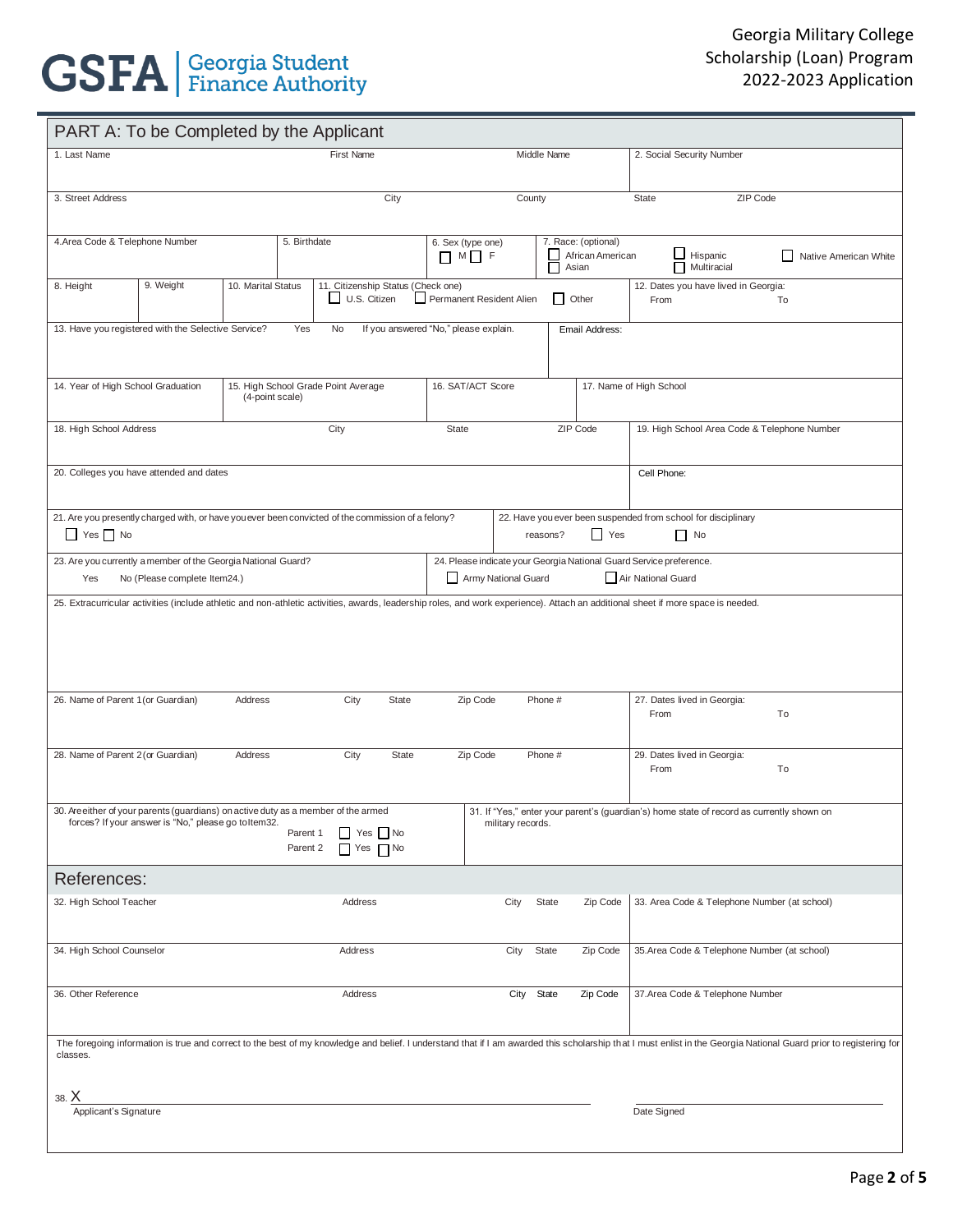## **PART B: To be Completed by the Applicant**

In the space below, write a short essay stating why you deserve the Georgia Military College State Service Scholarship and discuss your education al and career goals.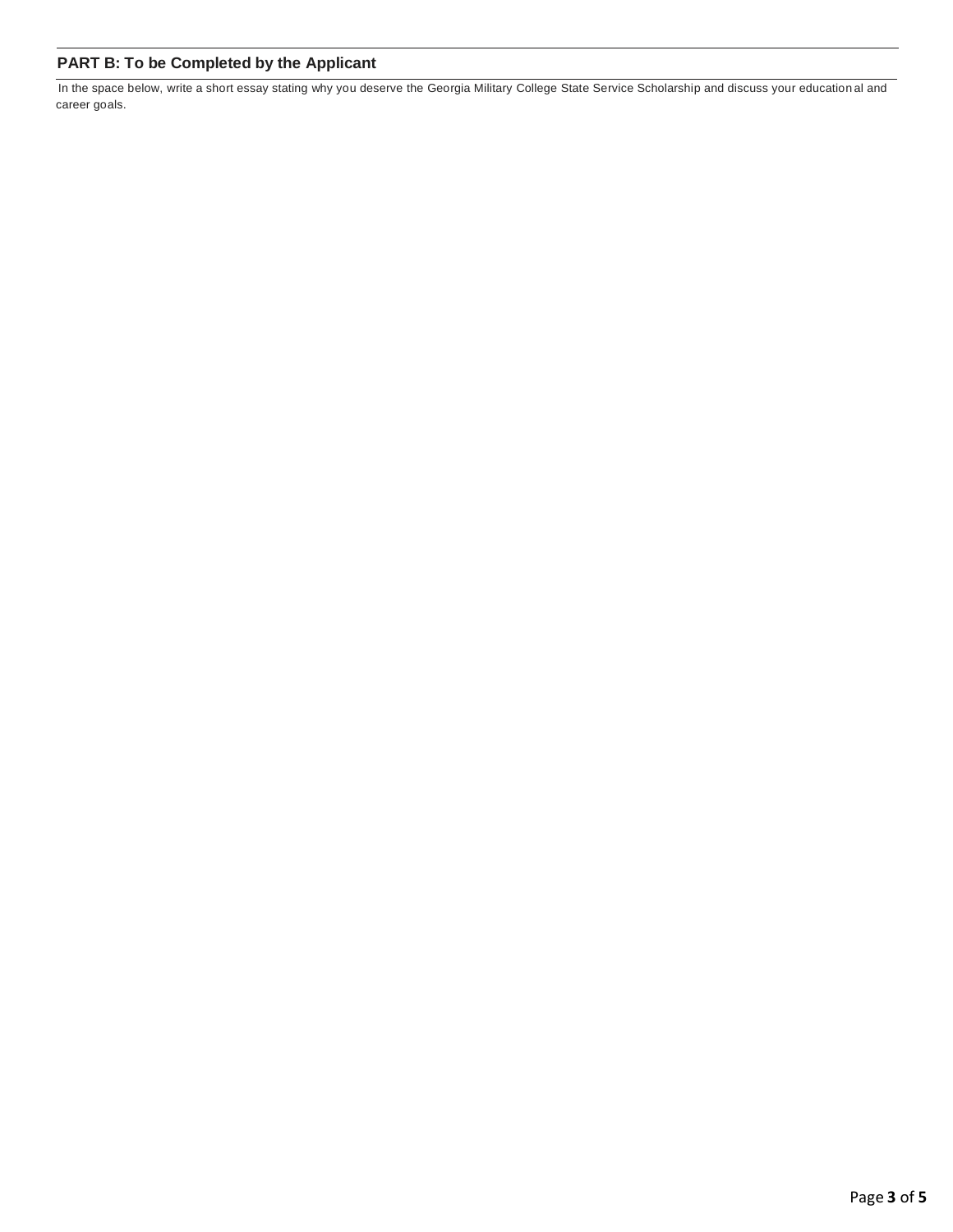| PART C: To be Completed by the Nominating Legislator |                                                             |      |
|------------------------------------------------------|-------------------------------------------------------------|------|
|                                                      | for the Georgia Military College State Service Scholarship. |      |
| COMMENTS:                                            |                                                             |      |
|                                                      |                                                             |      |
|                                                      |                                                             |      |
|                                                      |                                                             |      |
|                                                      |                                                             |      |
|                                                      |                                                             |      |
|                                                      |                                                             |      |
|                                                      |                                                             |      |
| Legislator's Name (Please print)                     | Legislator's Signature                                      | Date |
|                                                      |                                                             |      |
| Georgia District(s)                                  | Address                                                     |      |
|                                                      |                                                             |      |
|                                                      |                                                             |      |